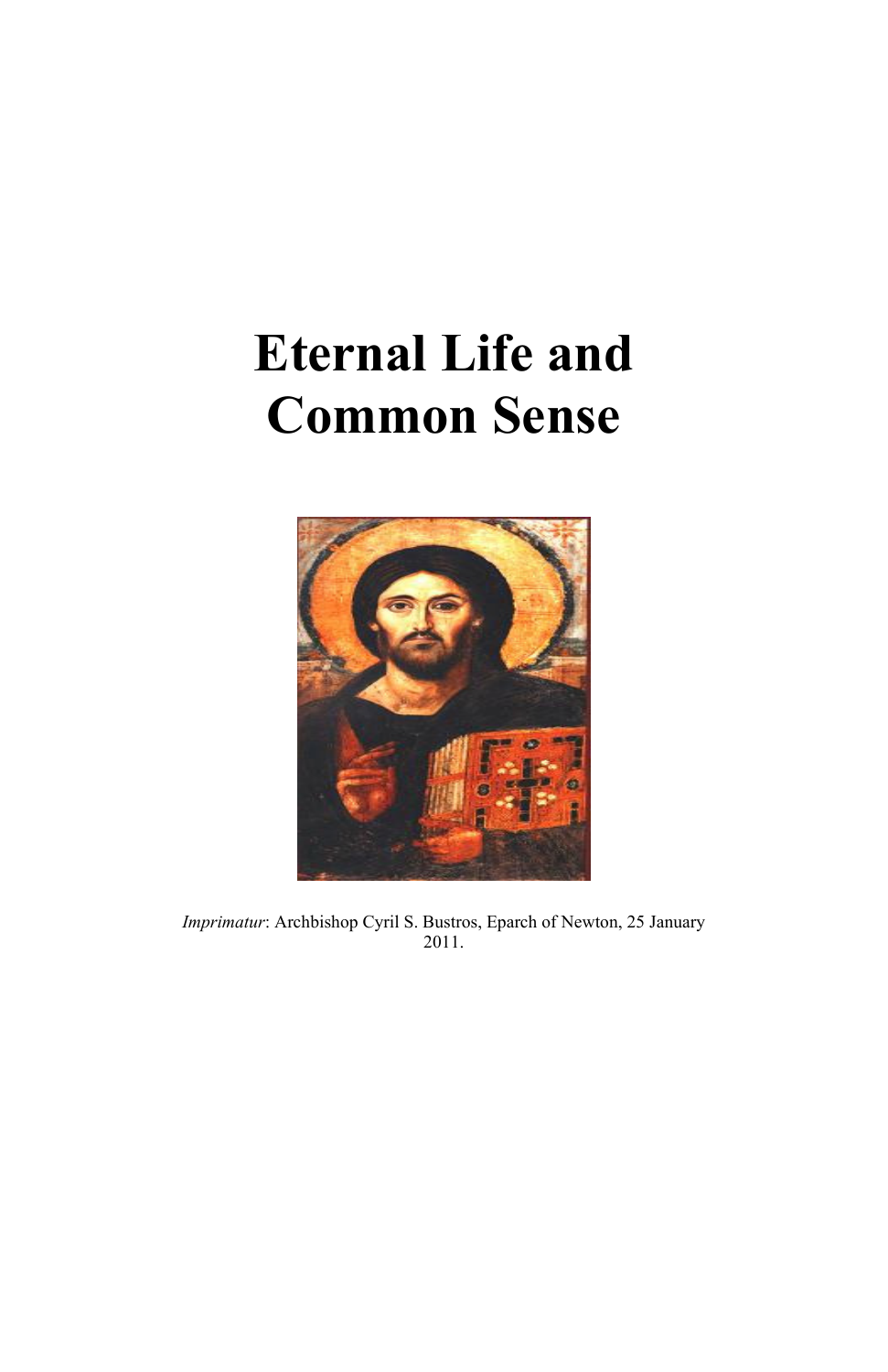# **Eternal Life and Common Sense**

Are you looking for lasting happiness?

You are not alone.

Every man, woman, and child is looking for happiness -- not just the happiness of a week, or a year -- but a happiness that will last forever.

Can such happiness be found?

Or is it a fairy tale invented by wishful thinkers?

Take ten minutes to read this pamphlet, and you will see that lasting happiness is not a dream.

It is real.

And it can be yours.

# **Eternal Happiness**

Happiness "happens" when you satisfy a desire. If you desire a cool drink on a hot day, a glass of ice water can make you happy. If you desire a million dollars, winning the Jackpot can make you happy. If you desire fame, winning a gold medal in the Olympics can make you happy -- for a while. But eventually a cool drink, a million dollars, or even an Olympic gold medal becomes a memory. None of them lasts forever.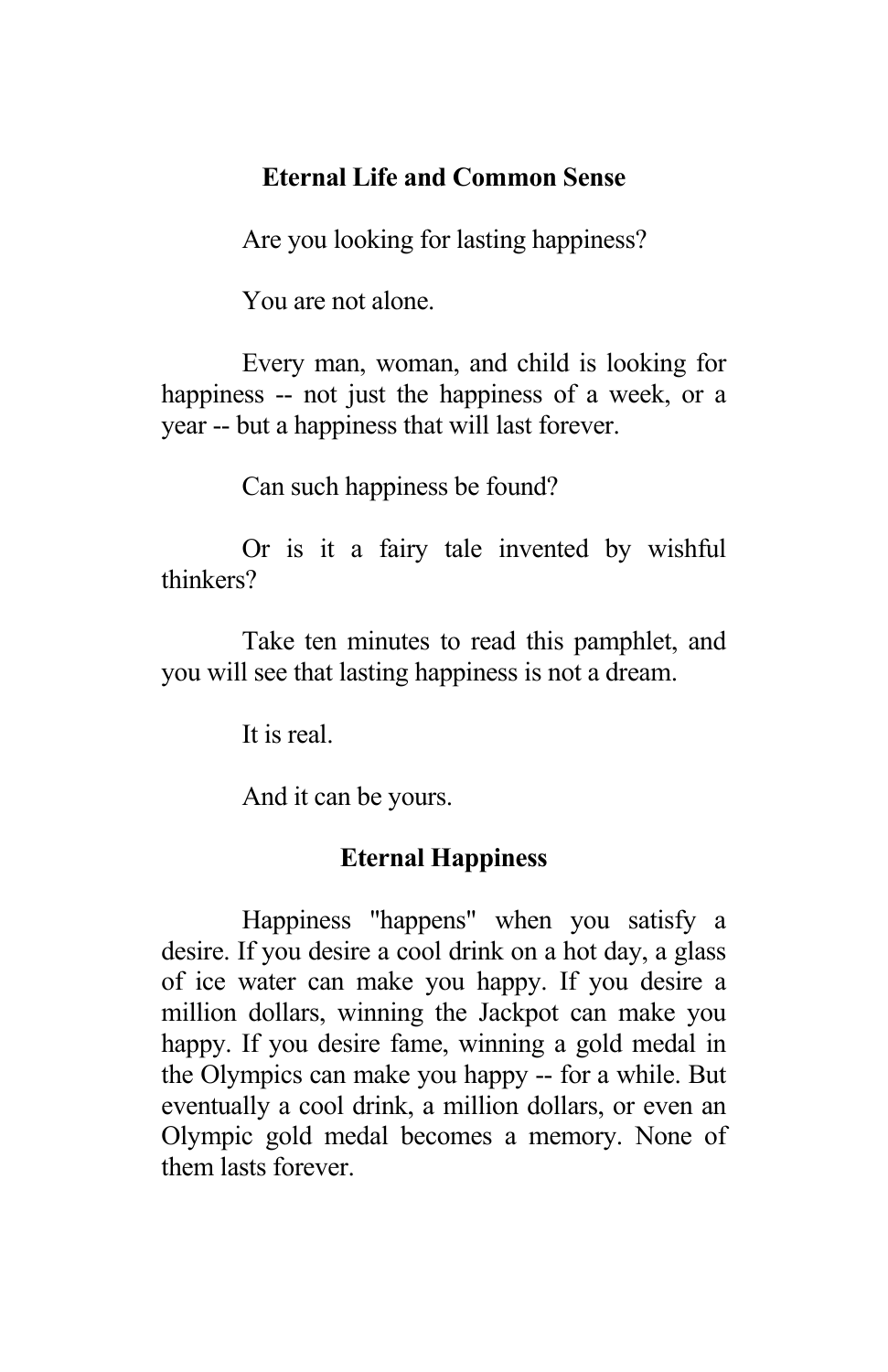Lasting happiness can only exist if there is something in this world that has no limits, that can be enjoyed forever. The common name for a Being that has no limits and that can be enjoyed forever is GOD.

But how do we **know** that God exists?

# **Evidence for the Existence of God**

There are many ways to **know** that God exists. Some of them were first written down by Greek philosophers more than 2000 years ago. We will briefly look at six arguments for the existence of that perfect, eternal, infinite Being that we call God.

### **Argument Number One: The First Cause**

Common sense tells us that everything in the universe has a cause. Plants come from seeds. Birds hatch from eggs. Nothing in this world brings itself into being. If we trace everything in the universe back to its source, we find that there must be Something that existed before anything else came to be - something that gave rise to the whole chain of being - a F[i](#page-4-0)rst Cause: God.<sup>i</sup>

#### **Argument Number Two: The Grand Design**

Common sense also tells us that where there is design there must be a designer. Look at an electronic calculator. Could something so intricate and well-organized occur by chance? Of course not! And the universe contains things a billion times more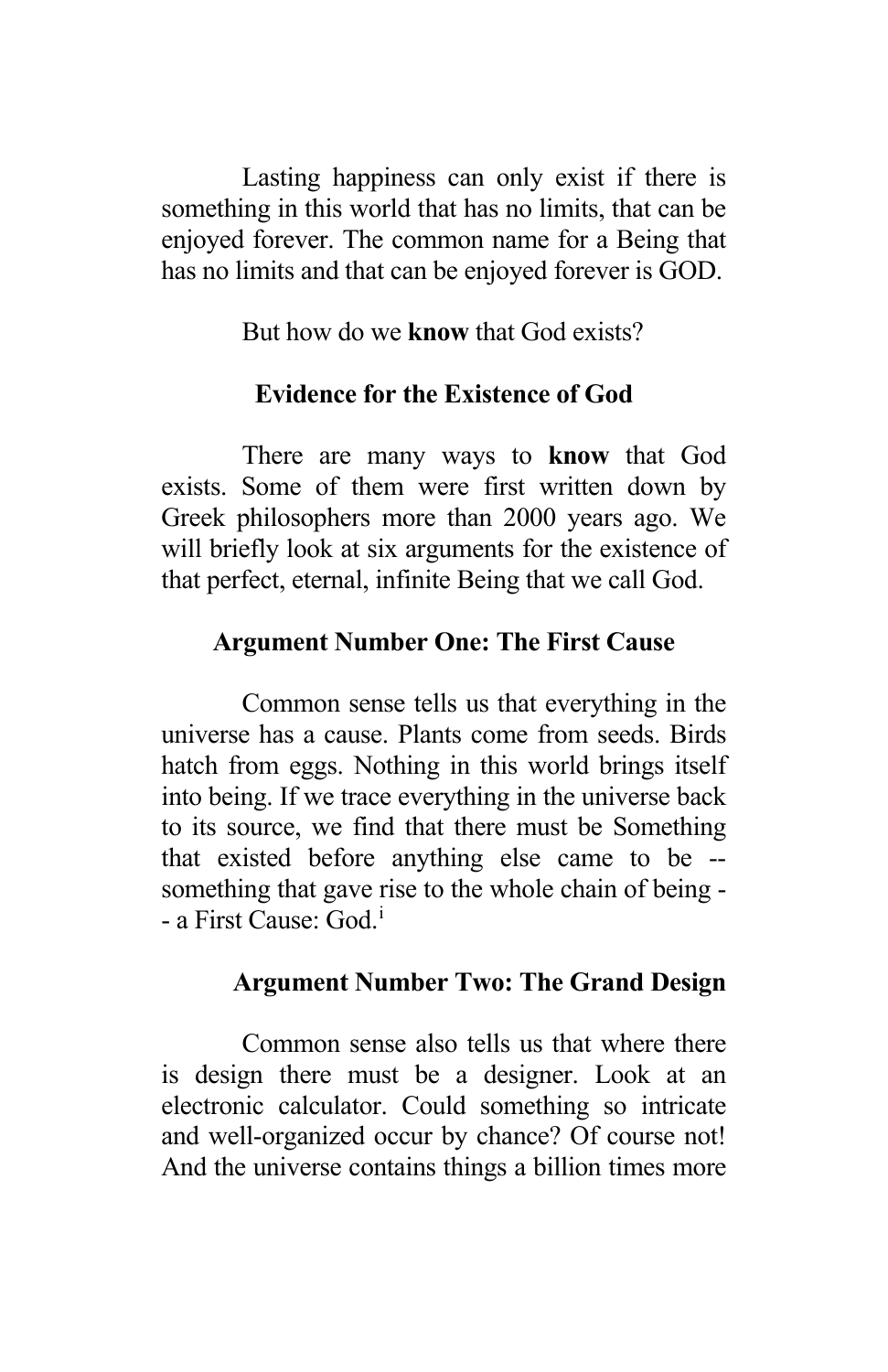complex and organized than a calculator! Thus, the design of the world points to a Designer -- God.<sup>[ii](#page-4-1)</sup>

# **Argument Number Three: No Effect Greater Than Its Cause**

Have you ever read a novel by Mark Twain? If not, you have probably heard about his novel **Huckleberry Finn**. The characters in **Huckleberry Finn** resemble Mark Twain and the boys that he grew up with in Hannibal, Missouri in the 1800's. By reading the novel you can form a good idea of Mark Twain's personality. If someone were to ask whether one of Mark Twain's characters was smarter or funnier than Mark Twain, common sense would tell you that no character can be smarter or funnier than its author! In the same way, we know that nothing in the universe can be greater than its Creator. All the intelligence, beauty, power, and goodness in the universe must come from a greater source of Intelligence, Beauty, Power, and Goodness. Otherwise, we would have to believe that a character in a book could be smarter than his creator, or that an effect could be greater than its cause.

Scientists explain this same truth in fancier words -- by appealing to the Second Law of Thermodynamics. According to this Law, any closed system of energy tends to become **less orderly** when left to itself. In other words, if there were no higher form of Being -- God -- who took matter and organized it into something as complex as a human body, all of matter would naturally tend to become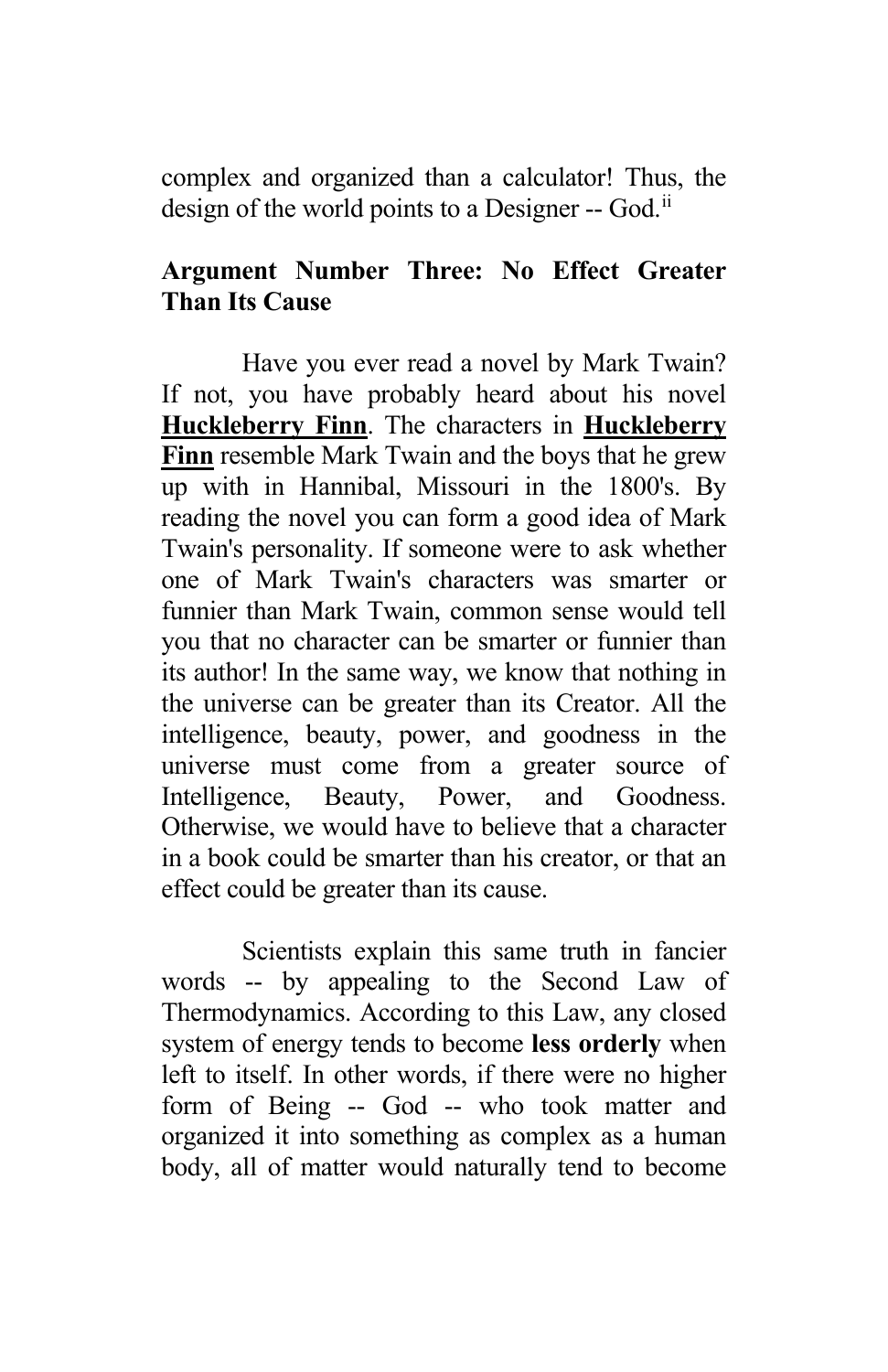<span id="page-4-1"></span><span id="page-4-0"></span>disorganized. The fact that matter in the universe **is** preserved in complex life-forms like human bodies points to the existence of God who organized matter into those life-forms and who holds all things in being -- in **spite** of the Second Law of Thermodynamics.

# **Argument Number Four: The Reason Why**

We humans not only ask "Why?" We ask "What for?" From the time we are babies, we want to know the **purpose** of things. If the characters in a Mark Twain novel could speak, they would not be able to tell us the **end** of the story, the **reason why** they were created. Only the **creator** of the story can give it **meaning** and **purpose**. Our desire to know the **purpose** of human life points to the existence of a **Creator** who made us with a purpose in mind.

# **Argument Number Five: The Witness of Conscience**

The fifth sign pointing to the existence of God is the voice of conscience. All human beings possess an inner sense of right and wrong. Almost without exception, every human society on the face of the earth praises bravery, honesty, and loyalty and condemns cowardice, lying, and treachery. For all their differences, every major religion in the world condemns murder, lying, cheating, and stealing. The literature of every civilized nation shows that people who do these actions suffer from a guilty conscience. There is nothing in the material world that can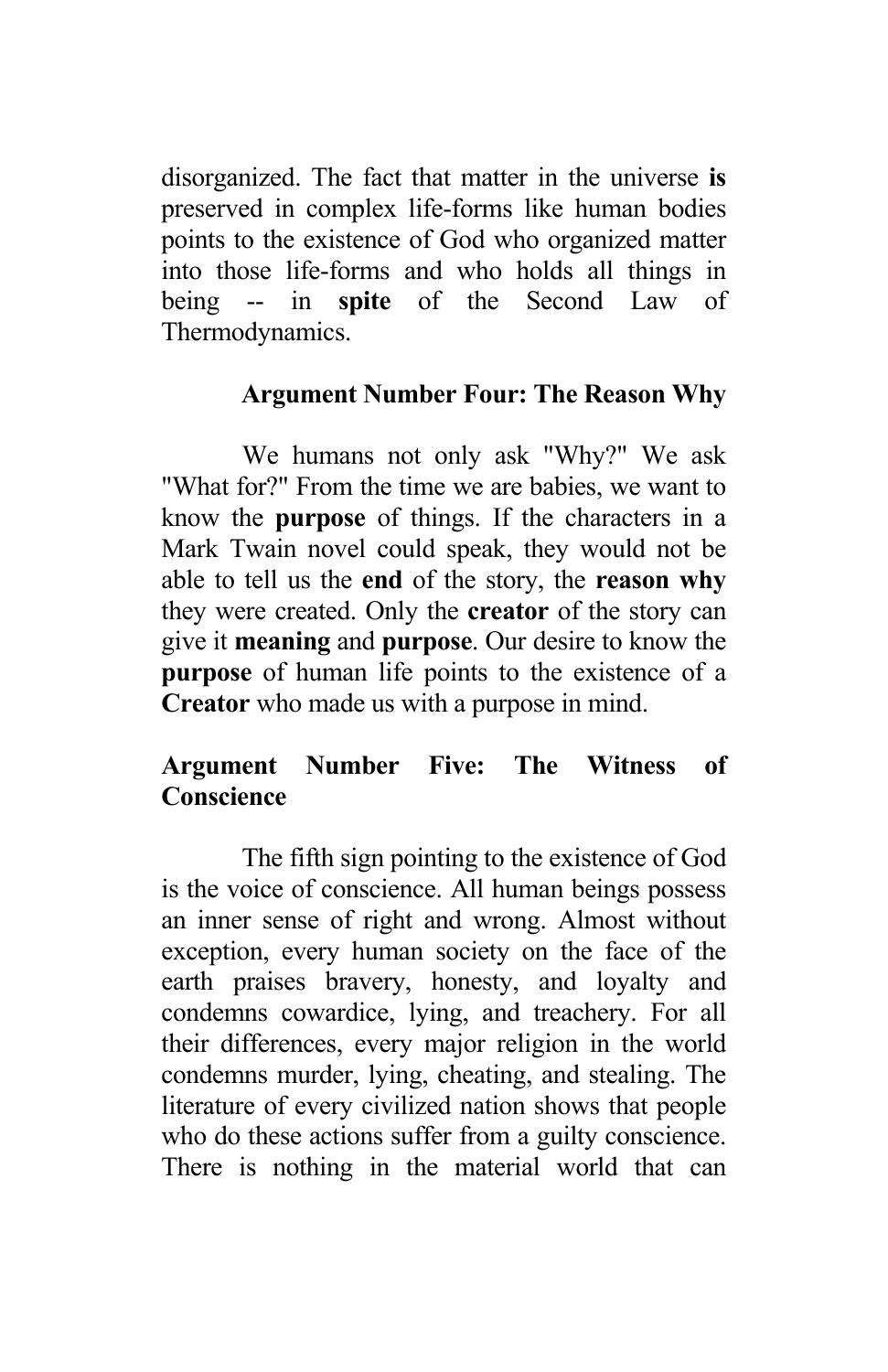account for this inner sense of right and wrong If there were no God, it would be impossible to explain the fact of conscience.

One of the main reasons why many people do not believe in a Creator-God is the problem of evil. But notice that only human beings even **understand** the **problem of evil**. We humans have an inner sense that something is wrong **inside of us** and inside of other people -- that causes us to lie, cheat, murder, and steal. There is nothing in matter that points to anything evil in these things. Dogs, cats, and chimpanzees do not worry about the "problem of evil." The fact that all human beings recognize the existence of good and evil shows that our inner sense of right and wrong comes to us, not from the material creation around us, but from the Creator who, being perfect and infinite, must exist above and beyond the things He has made.

### **Argument Number Six: Desire for God**

One last sign pointing to the existence of God is the fact that no human being can be satisfied with any limited, created thing. Power, pleasure, money, and fame -- no matter how great -- eventually wears off and leaves us with a deep desire for something beyond this world -- for something infinite -- for God. Common sense tells us that every normal desire can be satisfied by something real. For example, our hunger can be satisfied by food. Our thirst can be satisfied by drink. Our fatigue can be satisfied by sleep. But what can satisfy our desire for endless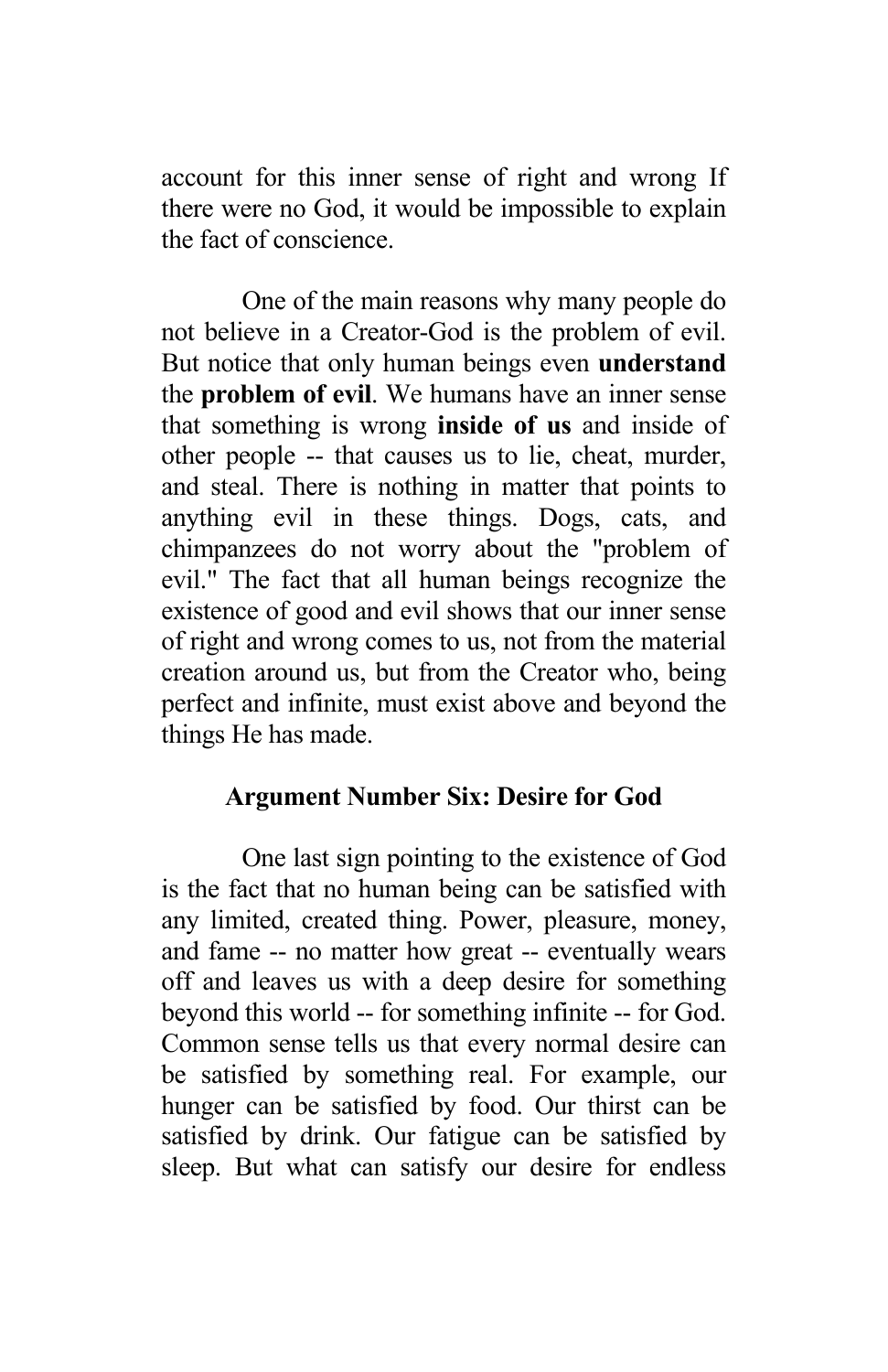happiness? Only the existence of a perfect, unlimited, eternal, and **lovable** God explains the existence of our desire for endless happiness.

### **How Can I Know God?**

"All right," you say. "I believe that a perfect, eternal, infinite Being created the universe. But that doesn't tell me much about God. If my eternal happiness depends on knowing God, how can I get to know Him as He **is** -- not just as some vague force that made everything?"

That's a good question. But don't underestimate what you **already** know.

Suppose you wanted to know more about Mark Twain. The easiest thing to do would be to read all of his books. By reading them carefully, you could learn all kinds of things about his life and personality -- his likes and his dislikes, his strengths and his weaknesses. Through the characters in his novels, you would catch glimpses of the inner workings of his mind.

In the same way, if you want to know God the Creator, study His creation. In the beauty of the ocean, you will glimpse His Beauty. In the force of a hurricane, you will glimpse His power. In the thoughts of a Leonardo Da Vinci, you will glimpse His Intelligence. In the love and the goodness of a Blessed Damien the Leper, you will glimpse His goodness and His love.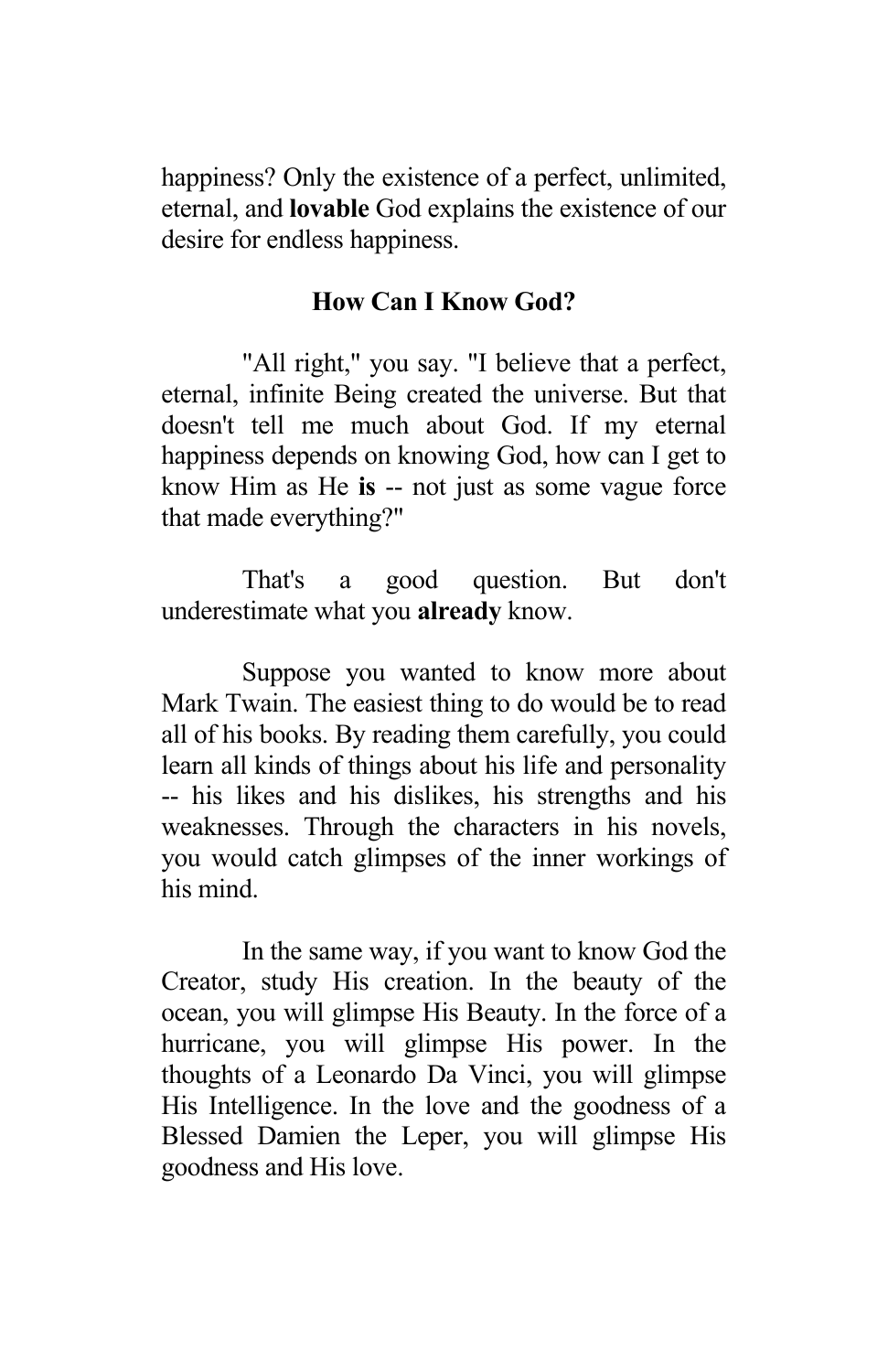Just as every sentence in Mark Twain's novels reflects his character to some degree, so every created thing in the universe reflects God's character -- to some degree. (Even evil-doers must misuse God's good gifts of life, intelligence and free will to do evil.)

# **God Reveals Himself To Us**

But suppose you finished all of Mark Twain's novels and you still wanted to know him better. What then? Twain's inmost thoughts and feelings are not written in any book. For you to find **them** out, he would have to **reveal himself** to you. If he were able to come back from the dead to answer your questions, you could find out his inmost thoughts.

The same is true of God.

If all that we knew about God were the things that He made, we wouldn't know Him very well. We would only have second-hand knowledge. But God **wants** us to know Him. He wants us to know Him so badly that He became a human being like us so that we could know Him, and love Him, and enjoy His friendship forever.

In this case, the proof isn't an argument.

It's a Person.

A Divine Person.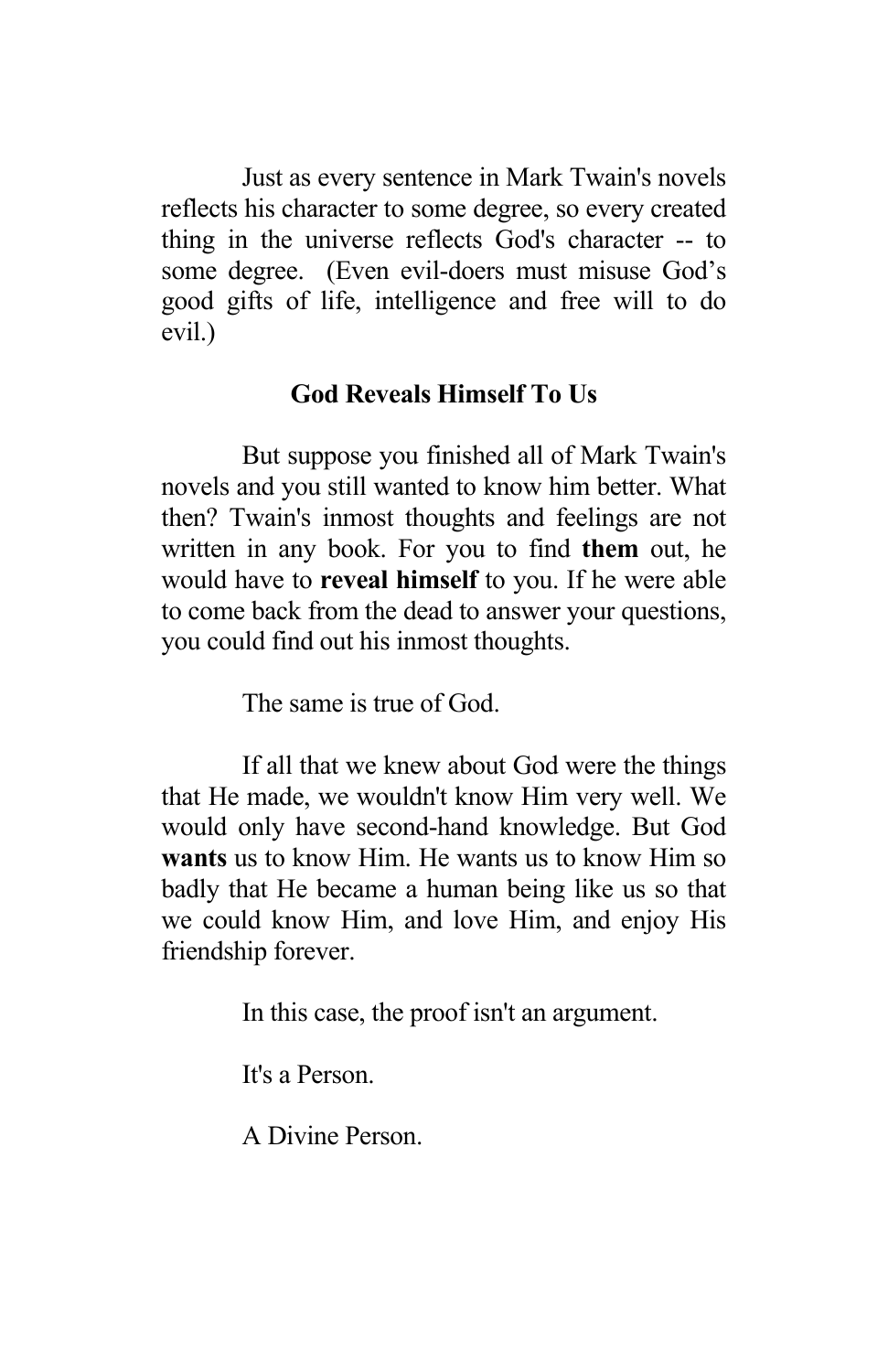Jesus Christ.

## **Jesus Christ: True God and True Man**

Many people think that Christians believe that Jesus Christ is God by a leap of blind faith. But Jesus did not expect people to believe in Him **blindly**. (Once we have the gift of faith, we must **trust** in Him blindly -- but that is another matter.) Of all the prophets and religious teachers who ever lived, Jesus is the only one who ever claimed to **be** God **and** who backed up his claims by **doing things that only God can do**.

Faith in Jesus is a gift. But it is reasonable to **ask** for the gift of faith because of six simple facts.

1) We have reliable first-hand records of a man named Jesus who lived 2000 years ago in the Middle East. The authors of these records were willing to die rather than deny the truth of their statements.

2) Jesus claimed to speak for God and to be one with God.

3) Jesus proved His divinity by performing public miracles.

4) After announcing that He would suffer for the sins of mankind and rise from the dead, Jesus suffered, died, rose from the dead, and appeared to more than 500 witnesses.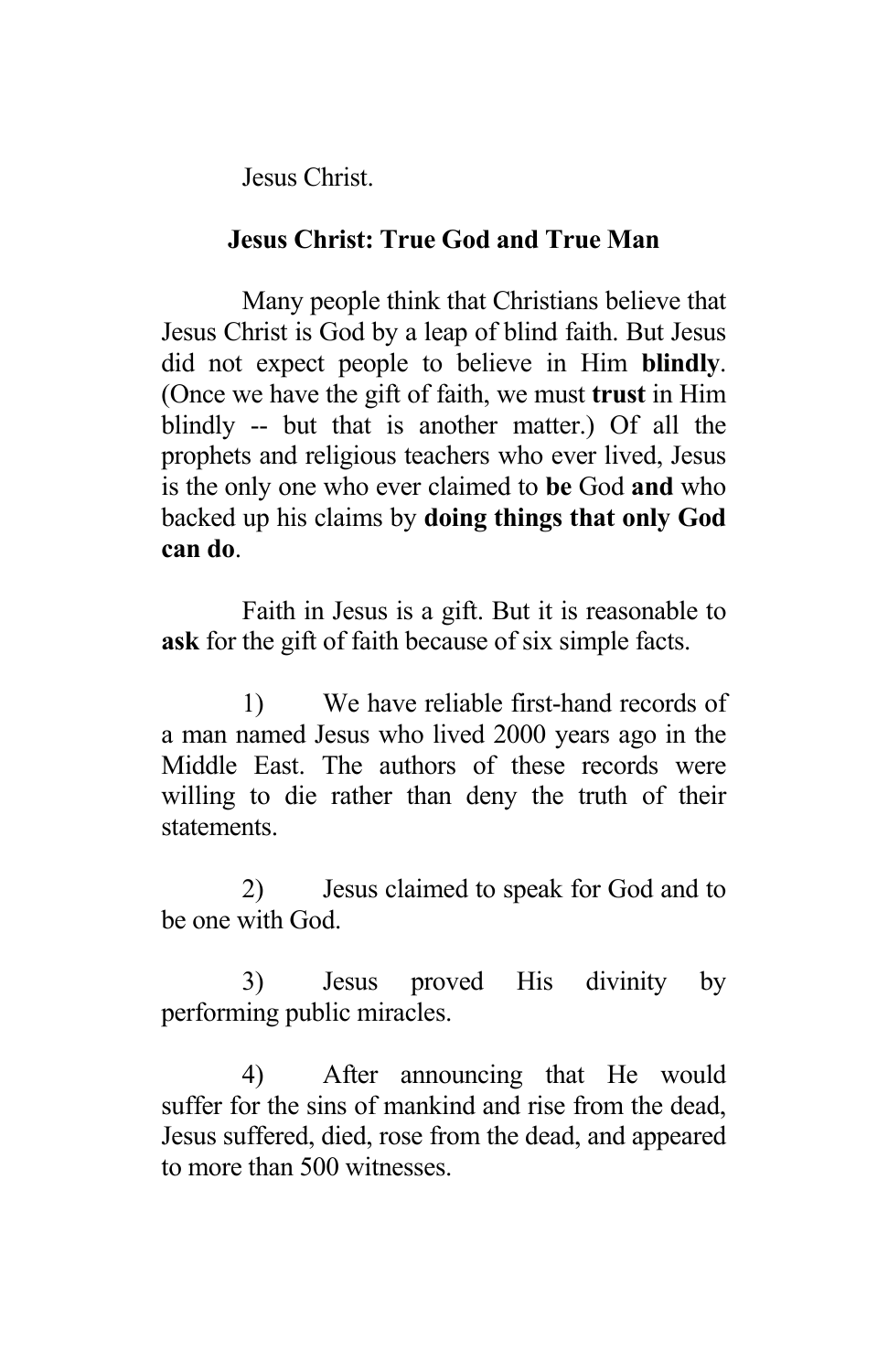5) Jesus made Peter and the Apostles - and their successors -- the leaders of His family, the Church. He gave them the power to teach, rule, and sanctify the Church in His Name.

6) Jesus promised eternal happiness to **all** who believe and obey His Teachings.

Let's examine these facts, one at a time.

#### **Reliable Records**

Our records of the life and teachings of Jesus are reliable for several reasons. First, we know that three of the four Gospels were written within thirty years of the Resurrection and that they were based on eyewitness testimony. Second, there exist copies of the Gospels that date to within a hundred years of the Resurrection. The most ancient copies of the Gospels differ only in minor details from later versions, proving that the records of the life and teachings of Jesus were carefully preserved. Third, the men who wrote or supplied the information for the Gospels believed that their eternal happiness depended on their telling the truth about the life, death, and Resurrection of Jesus. Non-Christian historical records prove that the writers and preachers of the Gospel gave their lives rather than deny the truth of their testimony.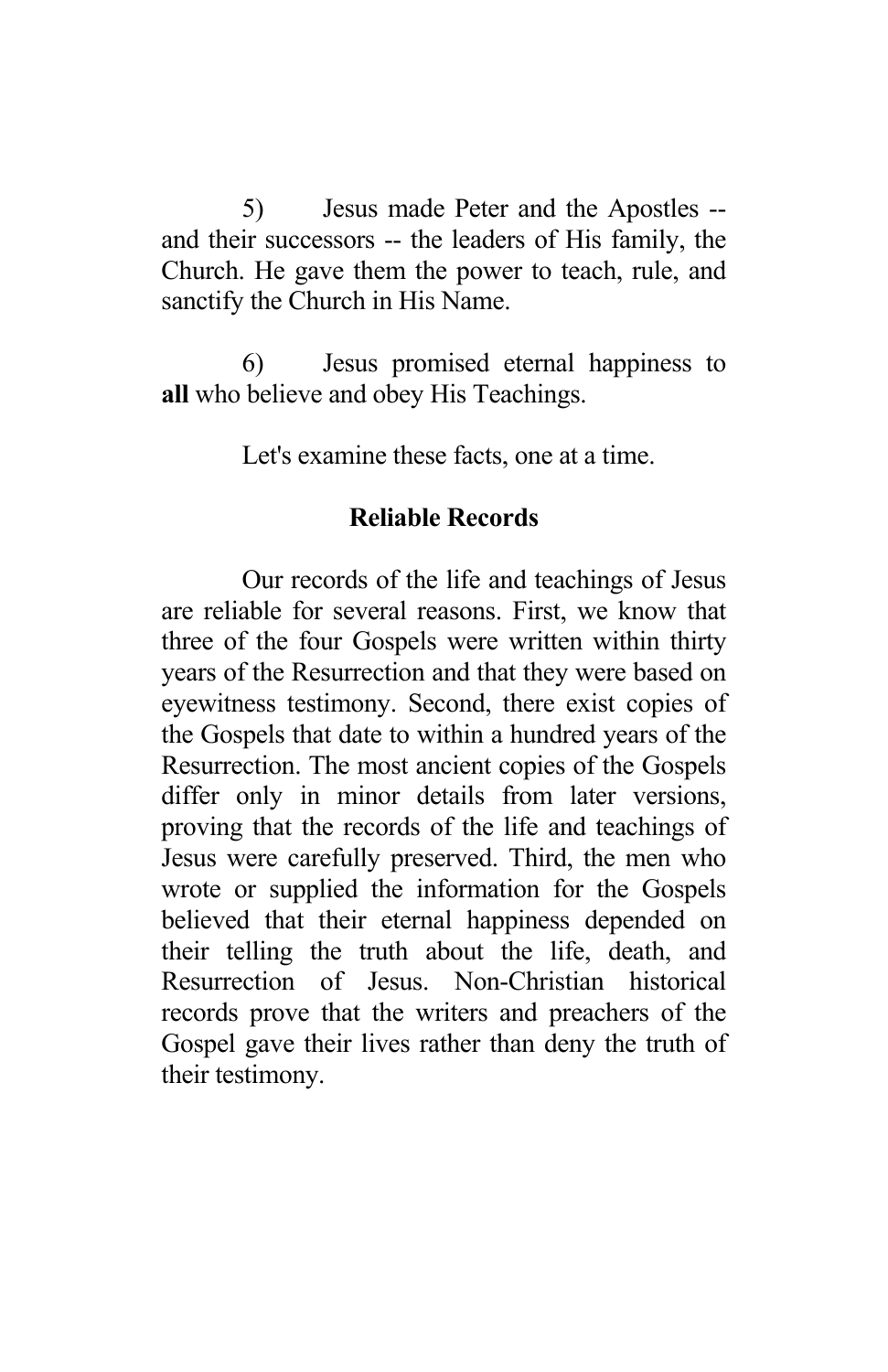#### **The Claims of Jesus**

Jesus made no secret of His claims. The Gospels are full of them:

> The Father is in Me and I am in the Father. (John 10:38)

Unless you eat the Flesh of the Son of Man and drink His Blood, you shall not have life in you. (John 6: 54)

The Father and I are one. (John 10:30)

If you have seen Me you have seen the Father. (John 14:9)

Before Abraham was, I AM. (John 8: 58)

There is no way to "tone down" or "explain away" these claims. There are only two choices. Either Jesus is God as He said He was. Or He is a fraud.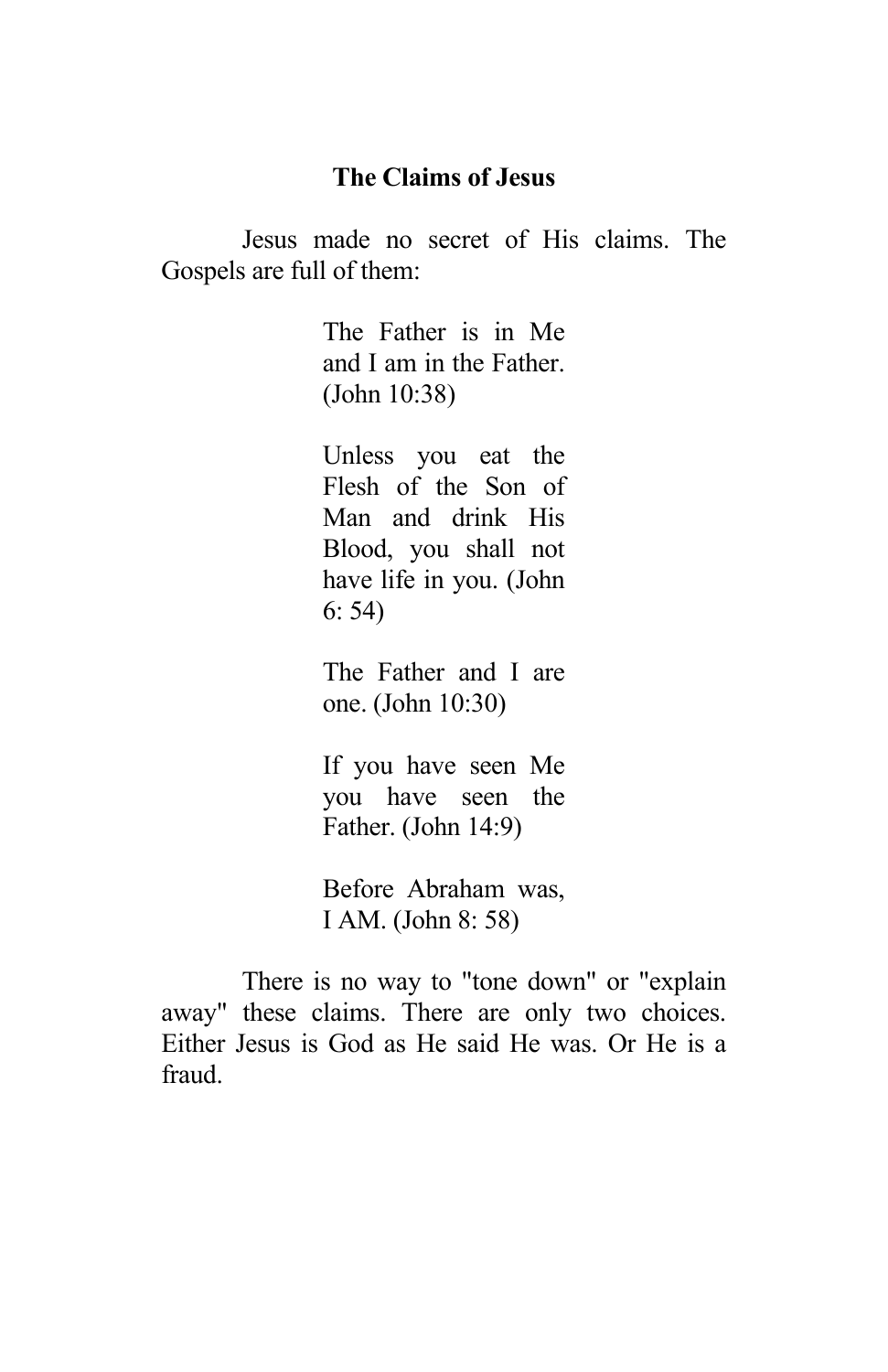#### **The Miracles of Jesus**

Jesus did not expect people to believe in Him blindly. He performed miracles as proof of His claims. Before hundreds, and sometimes thousands of witnesses, He raised the dead, gave sight to the blind, cured lepers and paralytics instantly, calmed storms, multiplied loaves and fishes, and brought His mutilated Body back to life after a barbaric death by crucifixion. No wonder Jesus told His critics:

> If you do not believe Me, believe the works that I do. The works which the Father has given Me to accomplish, these very works that I do, bear witness to me, that the Father has sent Me.

The down-to-earth men who recorded the miracles of Jesus demanded facts, reported facts, and gave their lives in witness to those facts.

#### **The Resurrection**

Most of the Apostles and Gospel writers were simple, plain-speaking men who did not believe in the **possibility** of Jesus' Resurrection until He **proved** it to them. On Easter Sunday, none of the Apostles **wanted** to believe in the Resurrection. When they were told that Jesus' Body had disappeared, their first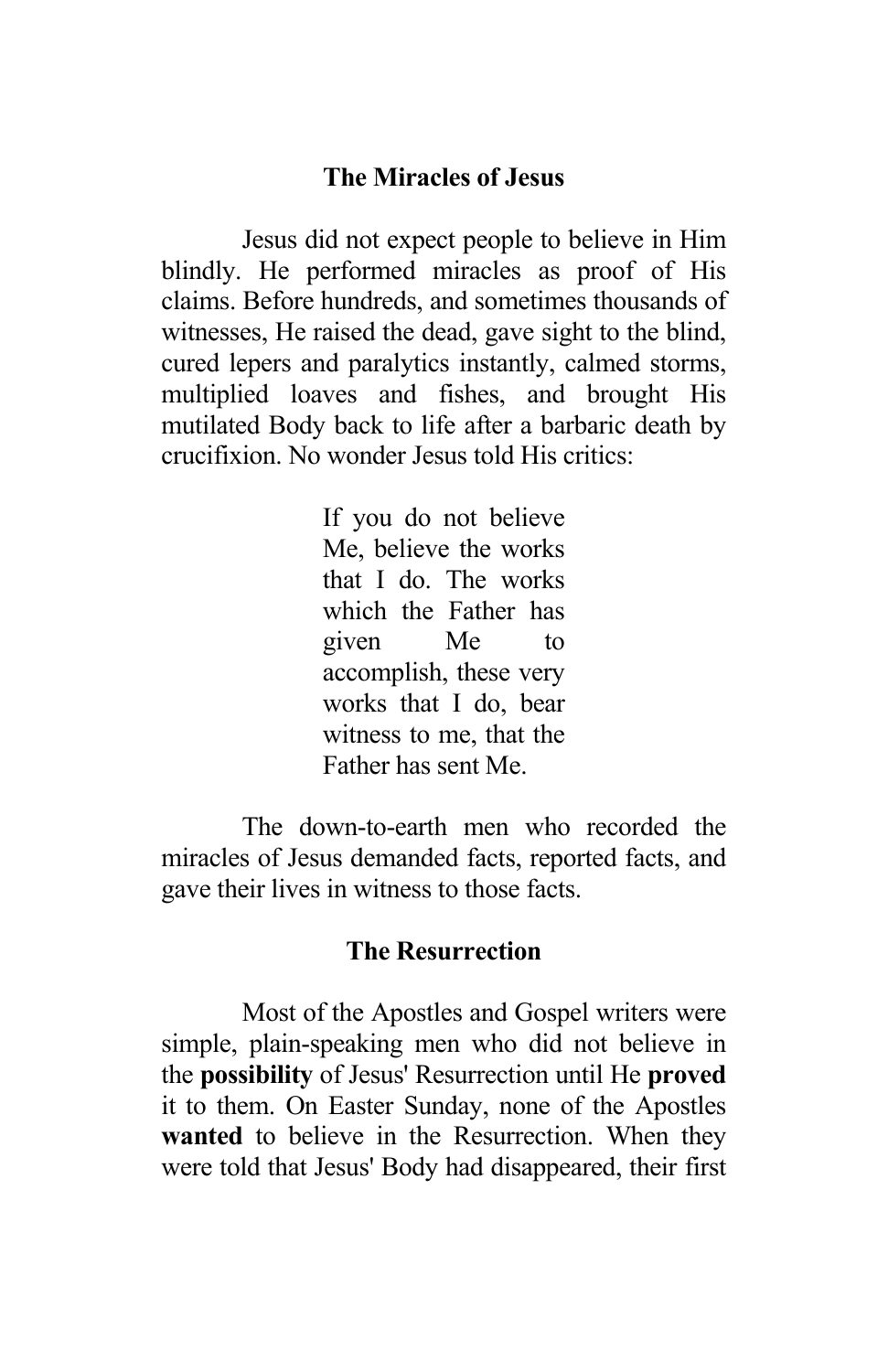reaction was to dismiss the report. Jesus appeared to the Apostles and disciples when **he** chose to do so, **never** at their request. According to St. Paul, over 500 people saw the Risen Jesus at one time. On several occasions, Jesus ate and drank with His Apostles, and even allowed them to put their hands in the marks of His glorified wounds. The fact that the Apostles later testified to the Resurrection and suffered torture and death for their testimony proves that the Resurrection was not an hallucination, but an objective FACT.

#### **Jesus and the Church**

By His Miracles and His Resurrection, Jesus proved His divinity. Since Jesus is the source of all Truth and Goodness, it is reasonable to trust Him completely. (In fact, it is **unreasonable not** to trust Him.) Jesus invited all people to believe in Him, to repent of their sins, and to accept the forgiveness that He won for them by His suffering and death. To all who would accept Him as Lord, Jesus promised a share in His own divine life, so that they could follow His commandments and enjoy eternal life with Him after death.

Jesus did not ask His disciples to place their trust **exclusively** in Him, however. On the contrary, He gave His divine authority to Peter and the Apostles, the leaders of His community, the Church. Before His Ascension into Heaven, Jesus told Peter and the Apostles: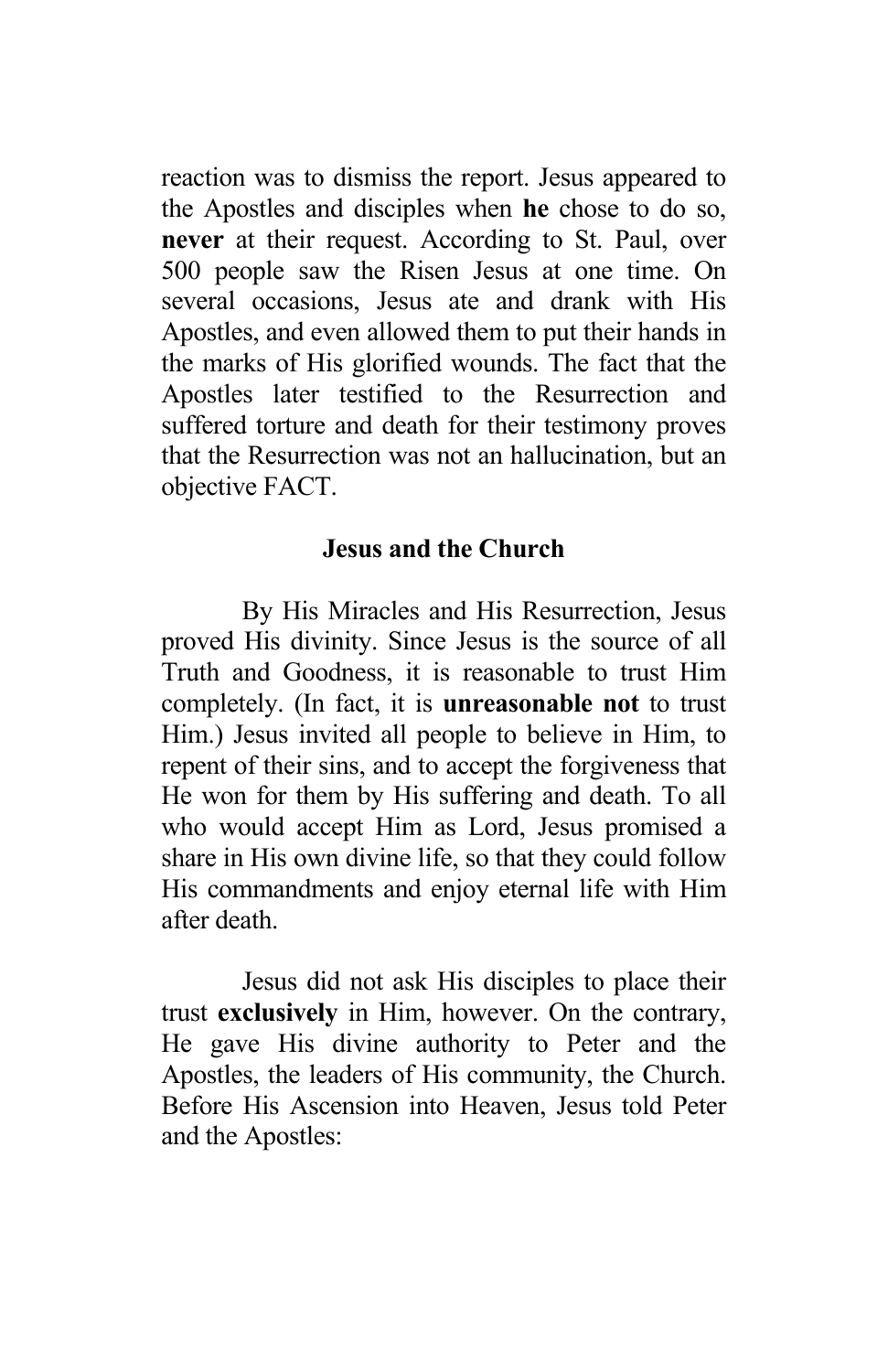All power in heaven and on earth has been given to Me. Go, therefore, and make disciples of all nations, baptizing them in the Name of the Father, and of the Son, and of the Holy Spirit, teaching them to observe all that I have commanded you; and behold I am with you all days, even unto the consummation of the world. (*Matthew* 28: 18-20)

With these words, Jesus gave His Apostles the power to give men a share in His divine Life through Baptism. He also promised to be with the Apostles and their successors, the bishops, until the end of time. In this way, people could share His Truth and Life by obeying Peter and the Apostles -- and their successors, the Pope and the Bishops loyal to him. During the first centuries after the Resurrection, God guided the Pope and the Bishops in deciding which of the many books and letters written about Jesus contained the pure Truth. In a series of councils, or general meetings, the Popes and the bishops loyal to them approved the 27 books of the New Testament which, together with the books of the Old Testament, make up the Holy Bible.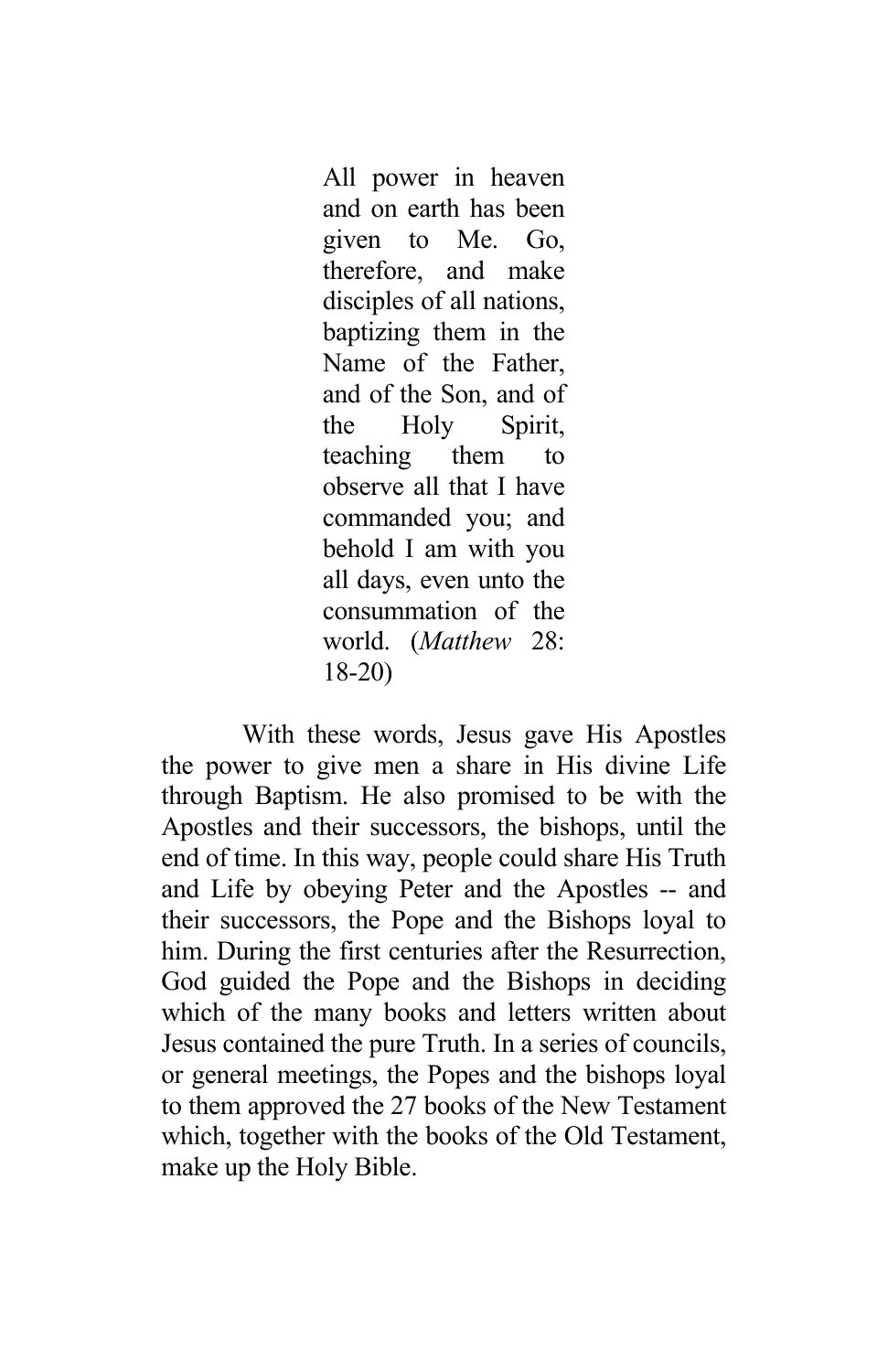### **The Rock of Peter**

Jesus made sure that all of His followers understood Peter's special role as Pope, or leader of the Apostles. In the presence of all the Apostles, Jesus told Peter:

> I say to you, Peter, you are rock, and upon this Rock I will build my Church, and the gates of hell shall not prevail against it. And I will give thee the keys of the kingdom of heaven; and whatever you shall bind on earth shall be bound in heaven, and whatever you shall loose on earth shall be loosed in heaven. (Matthew 16:18-19)

Later, Jesus gave Peter and the Apostles an additional share in His divine mission by giving them the power to change bread and wine into Himself (a mystery, yes, but not an impossibility for God!) (Luke 22: 19-20), the power to forgive sins (John 20: 22-23), and the power to give other men of their choosing these same powers by laying hands on them (2 Timothy 1:6; Titus 1:5). By the laying on of hands, these same powers have been passed from Peter and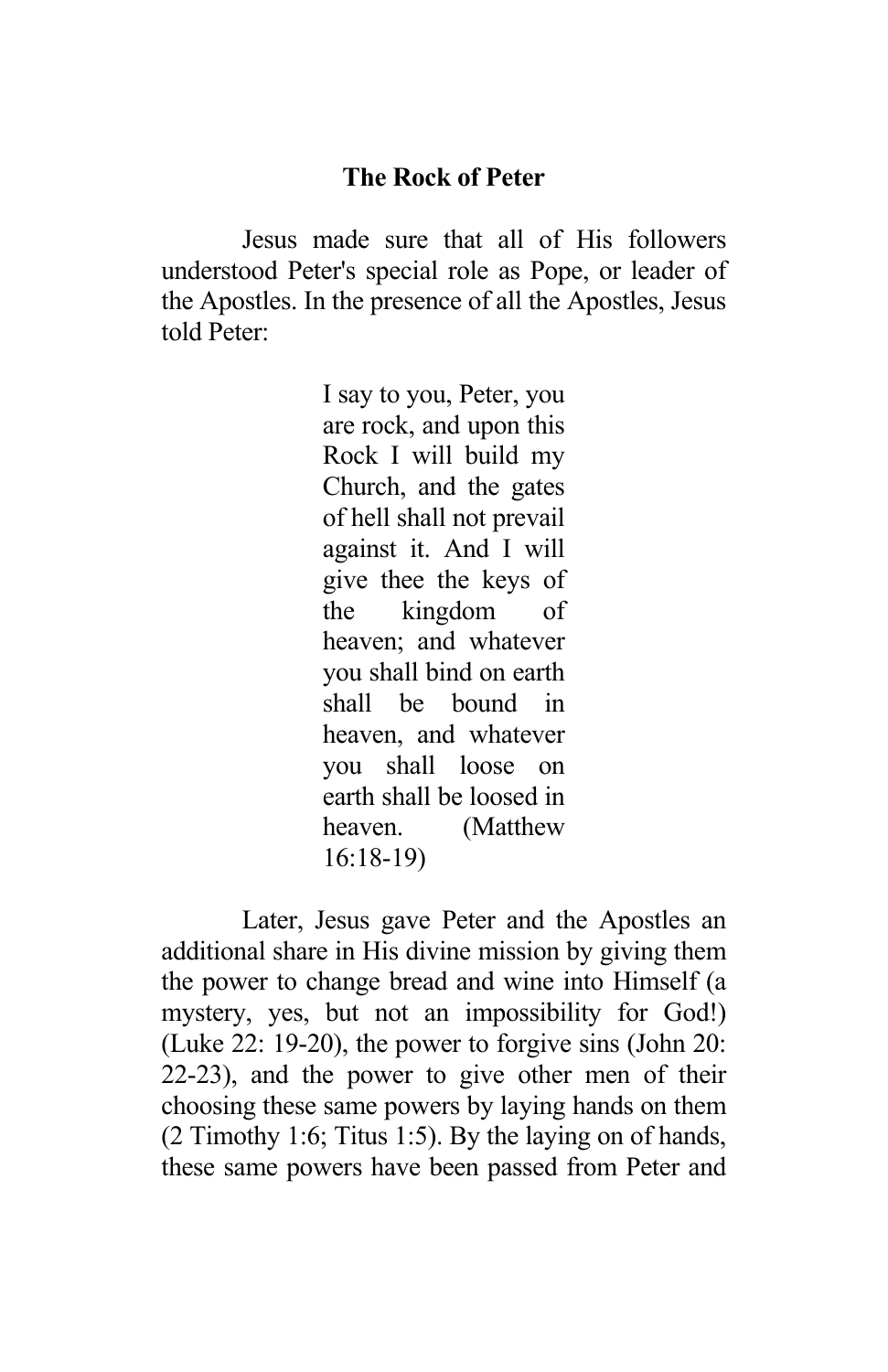the Apostles to the present Pope, Benedict XVI, and to the bishops in union with him.

#### **Eternal Life**

Among the many truths that Jesus revealed is the truth that God is Love **because** He is a Trinity of Persons Who share the same divine nature. (By way of explanation, a **nature** is **what** someone is; a **person** is who someone is. For example, if I asked, "Reader, **what** are you?" the answer would be "A human being." If I asked, "Reader, **who** are you?" the answer would be "John Foltz" or "Mary Garcia.") God the Father, God the Son, and God the Holy Spirit are three distinct Persons who share the same divine Nature. From all eternity, the Father begets, or brings forth the Son, who is the perfect image of the Father. And from all eternity, the Father and the Son love each other with a love so real that it is a Divine Person -- the Third Person of the Trinity, the Holy Spirit.

One day, Jesus stood by a well in the desert and told a Samaritan woman,

> Everyone who drinks of this water will thirst again. He, however, who drinks of the water that I will give him will never thirst; the water that I will give him will become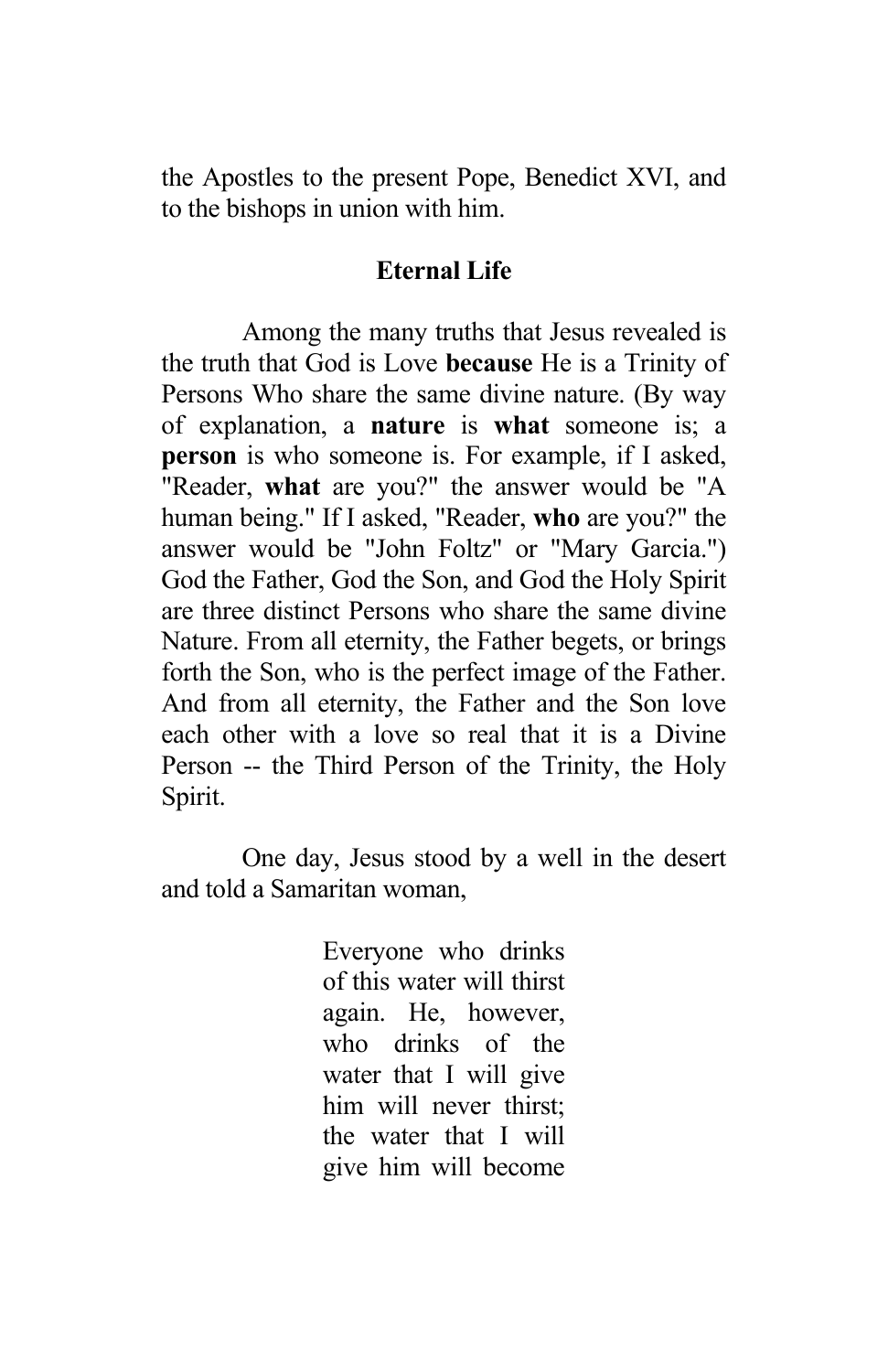a fountain of living water, springing up unto life everlasting. (John 4: 13-14)

The "living water" of which Jesus spoke was the Divine Life of God, Father, Son, and Holy Spirit. This infinite, eternal divine life is the only thing that can satisfy the human longing for lasting happiness. To give us this divine life, Jesus instituted seven special signs called "sacraments" which fill us with God's life, or "grace": Baptism, Penance, Holy Eucharist, Chrismation (or Confirmation), Marriage, Holy Orders, and Anointing of the Sick.

Through Baptism, men are "born" into the life of grace as members of God's family. Through penance, we renew God's grace within us when we have lost it through sin. Through the Holy Eucharist, we grow in grace by receiving Jesus Christ Himself under the appearance of bread and wine. In Chrismation (or Confirmation), we receive the grace to bear witness to Christ. In Marriage, we receive the grace to be faithful spouses, and to raise holy children for the kingdom of Heaven. In Holy Orders, men receive the power to change bread and wine into Jesus, to forgive sins, and to guide and teach souls. In the Anointing of the Sick, we receive the grace to endure sickness and death in union with Jesus. In addition to the sacraments, through the gift of his Holy Spirit Jesus guides the thoughts, words, and actions of his disciples so that they can bring his divine love, wisdom, and truth to the whole world in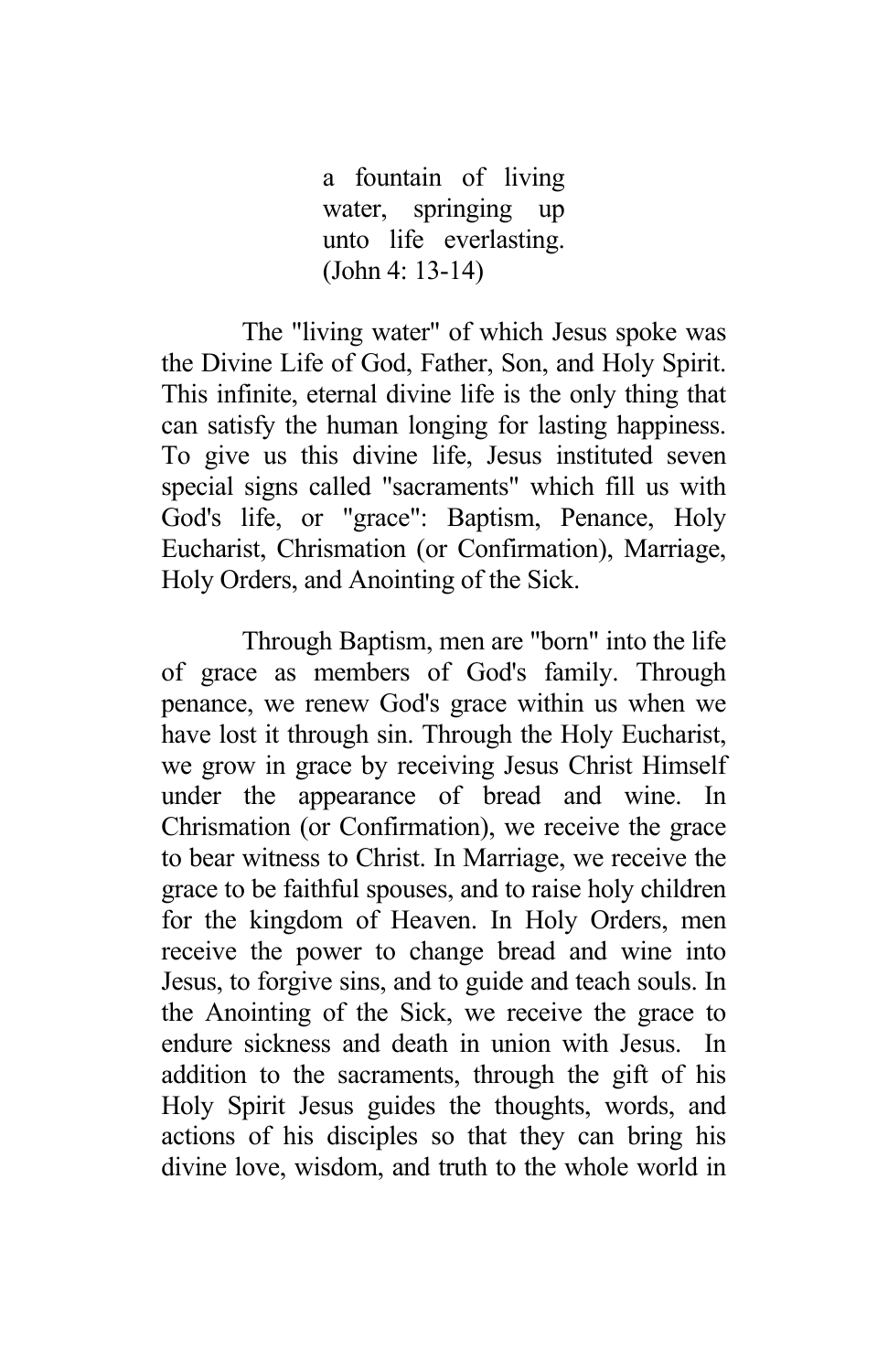their every-day lives. Christ-like acts of love are the infallible sign that Jesus lives in his disciples.

Contrary to the false teaching of reincarnation, Jesus tells us that "it is appointed to man once to die" (Hebrews 9:27) After death, each soul will be judged according to its actions. Those who die with God's life in their souls will go to heaven -- either immediately, or after some period of purification. The joy of heaven will be infinitely greater than any joy we can experience on earth because we will see, know, and enjoy God without interruption. The happiness of heaven will last forever; in heaven, our desire for God will finally be fulfilled. Those who die with God's life in their souls but without having been freed from all the effects of sin and selfishness will go to a place of purification where the human soul is purged of all selfishness. Those who die without God's life in their souls will remain separated from Him forever in eternal misery.

But Jesus came so that you might "have life and have it abundantly" (John 10:10). No matter what sins you have committed, no matter what abuse you have suffered, no matter what pain you have endured, Jesus bore the pain, the shame, the guilt, and the punishment for you and for all. He is ready and willing to forgive you and to heal you, if you will confess your sins, accept His forgiveness, and declare your willingness to forgive your enemies and to follow His perfect plan for your life.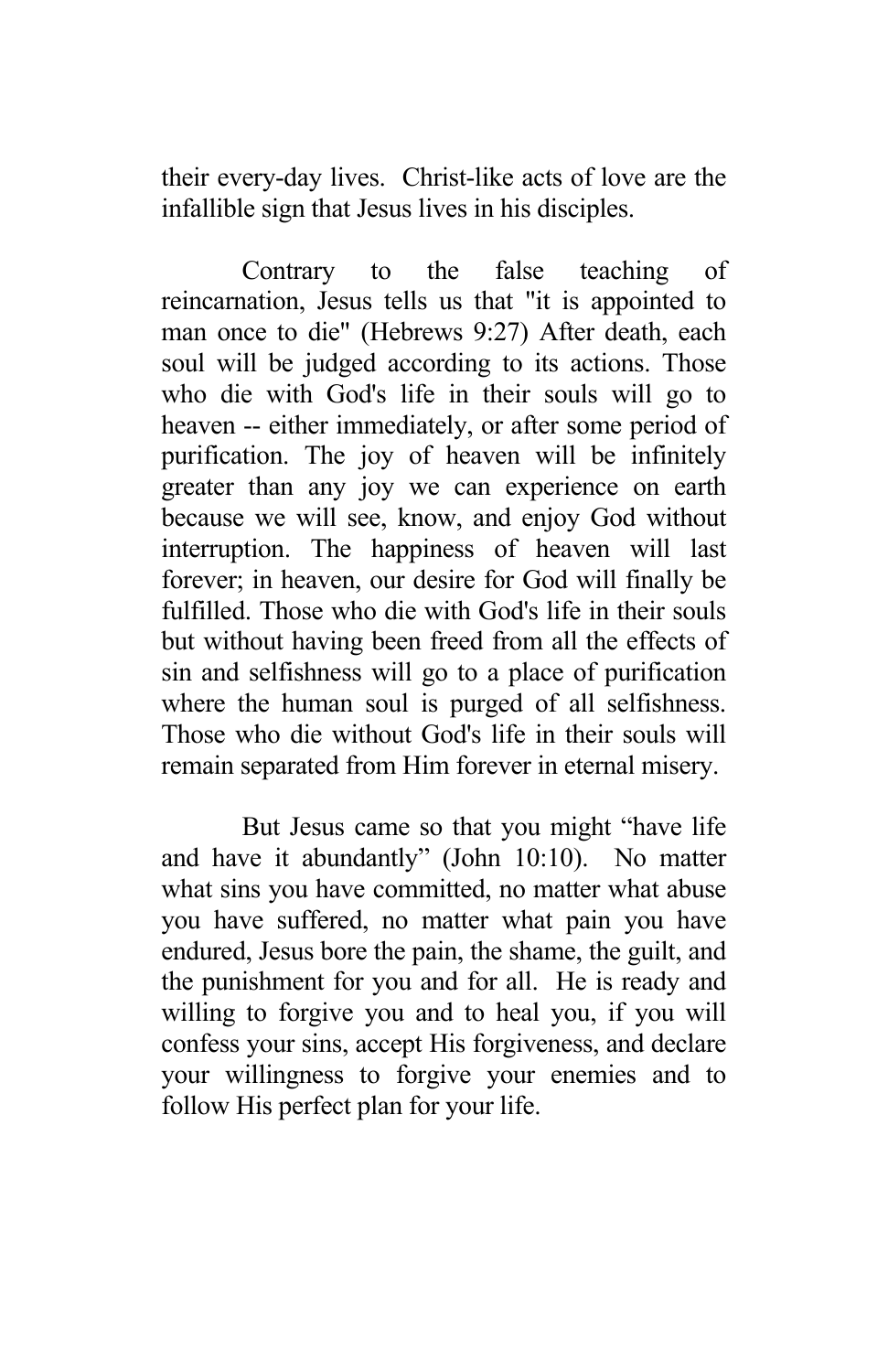To everyone who comes to Him in this way, Jesus promises a new life with Him and in Him, a life of love, joy, and peace that passes understanding. St. Paul tells us that we are "God's masterpiece, created in Christ Jesus for good works, that He has prepared beforehand that we might walk in them" (Ephesians 2:10). Jesus wants to teach you how to become that "masterpiece" that God created you to be. He wants to show you how to live by the inspiration of the Holy Spirit, doing everything for the glory of the Father, and offering all of your thoughts, words, and actions to the Father with Jesus, out of love for all mankind. To do this is to "do God's Will on earth as in Heaven"—it is to experience "heaven on earth."

### **Faith and Obedience**

Common sense can lead us to believe in God. And common sense can lead us to believe that Jesus **is** God. But common sense alone cannot lead us to everlasting happiness.

To share in God's life before and after death we must believe and obey all of His teachings. In the first century after the Resurrection, the family of the followers of Jesus, united under the Pope and the bishops loyal to him, began to be called the "Catholic Church," from the Greek word "Catholicos," meaning "all." The Church is "Catholic" because it teaches **all** that Jesus taught, to **all** kinds of people, at **all** times, and in **all** places. Through the Bible, which the Church wrote, assembled, and approved, and through Sacred Tradition -- the authoritative teachings of the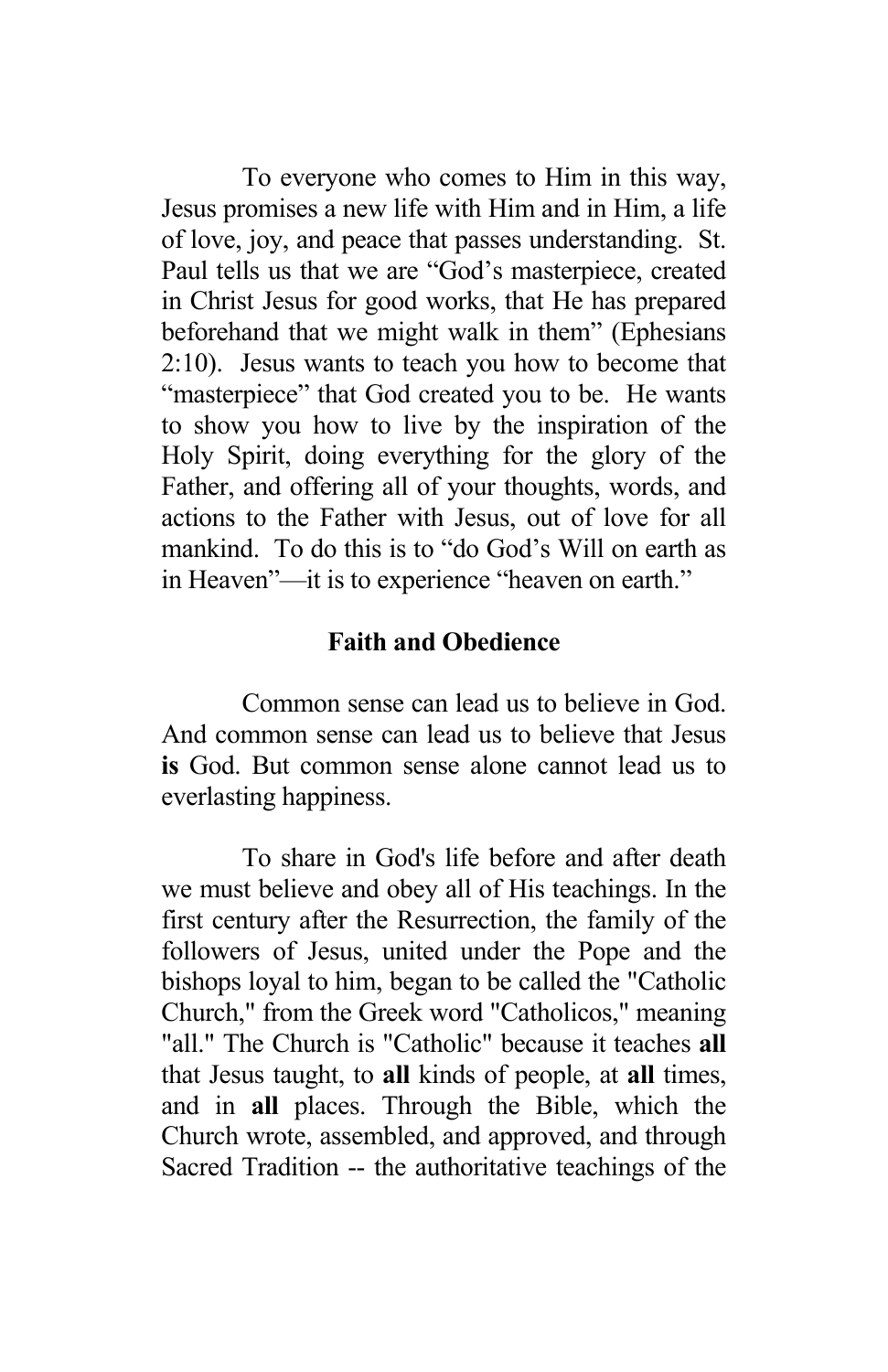Popes and bishops down through the centuries -- the Pope and the Bishops in union with him teach the whole truth about God and our relationship to Him. Those who enter the safety of the Catholic Church enjoy the fullness of God's truth and life. They **experience** the fulfillment of God's promise:

> Come to Me, all you who are weary and heavy laden, and I will refresh you. Take my yoke upon you, and learn of Me, for I am meek and humble of heart; and you will find rest for your souls. For My yoke is easy, and My burden is light. (Matthew 11:28-30)

If you would like to receive the fullness of God's truth and life in the Church He founded 2000 years ago, pray the prayer at the bottom of this page, and e-mail us as soon as possible. We will direct you to a priest in your area who can give you additional information about membership in the Catholic Church. If you are a Catholic who has been away from the Church, please say the prayer and email us, indicating that you are a Catholic who has been away from the sacraments.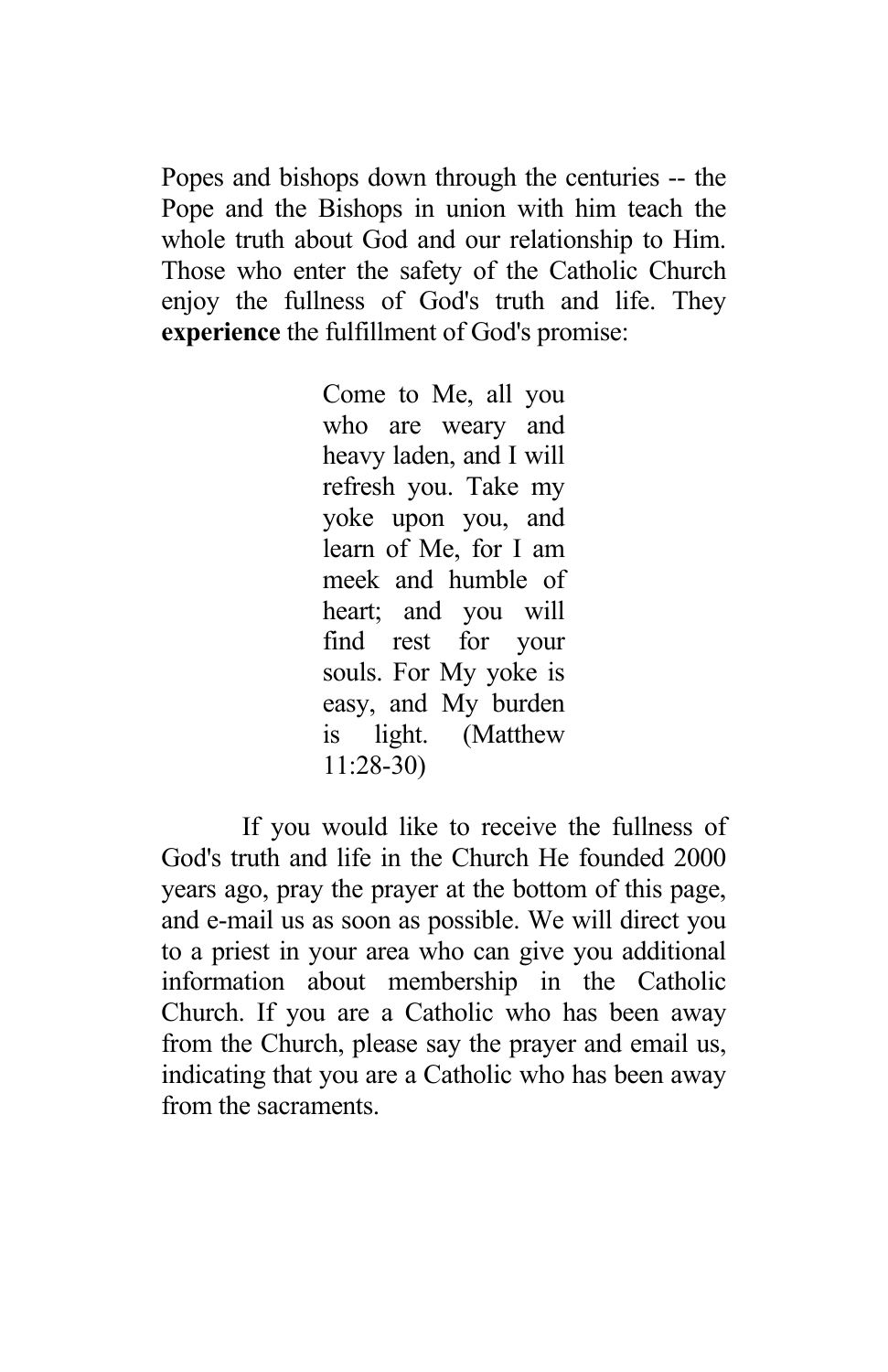# **Prayer for Divine Mercy**

Lord Jesus, I believe that You are truly the Son of God who suffered and died to save me from sin and death.

I am sorry for all of the sins of my past life and I forgive everyone who has ever hurt me.

Lord Jesus, I place my life entirely in Your hands.

I want to do Your Will from now on -- not my own.

I want to receive Your divine life by the power of the Holy Spirit, through the sacraments of Your Church.

Give me the grace to love and obey You always.

Holy Mary, Mother of God, pray for me now and at the hour of my death.

Amen.

Contact: Archimandrite Fr. Constantine Belisarius, Melkite Greek Catholic Chapel of the Holy Innocents and the Holy Family in Exile, Northside Professional Center (in the back)

1516 N. Shenandoah Ave, Front Royal, VA 22630. Email: [howen@shentel.net](mailto:howen@shentel.net)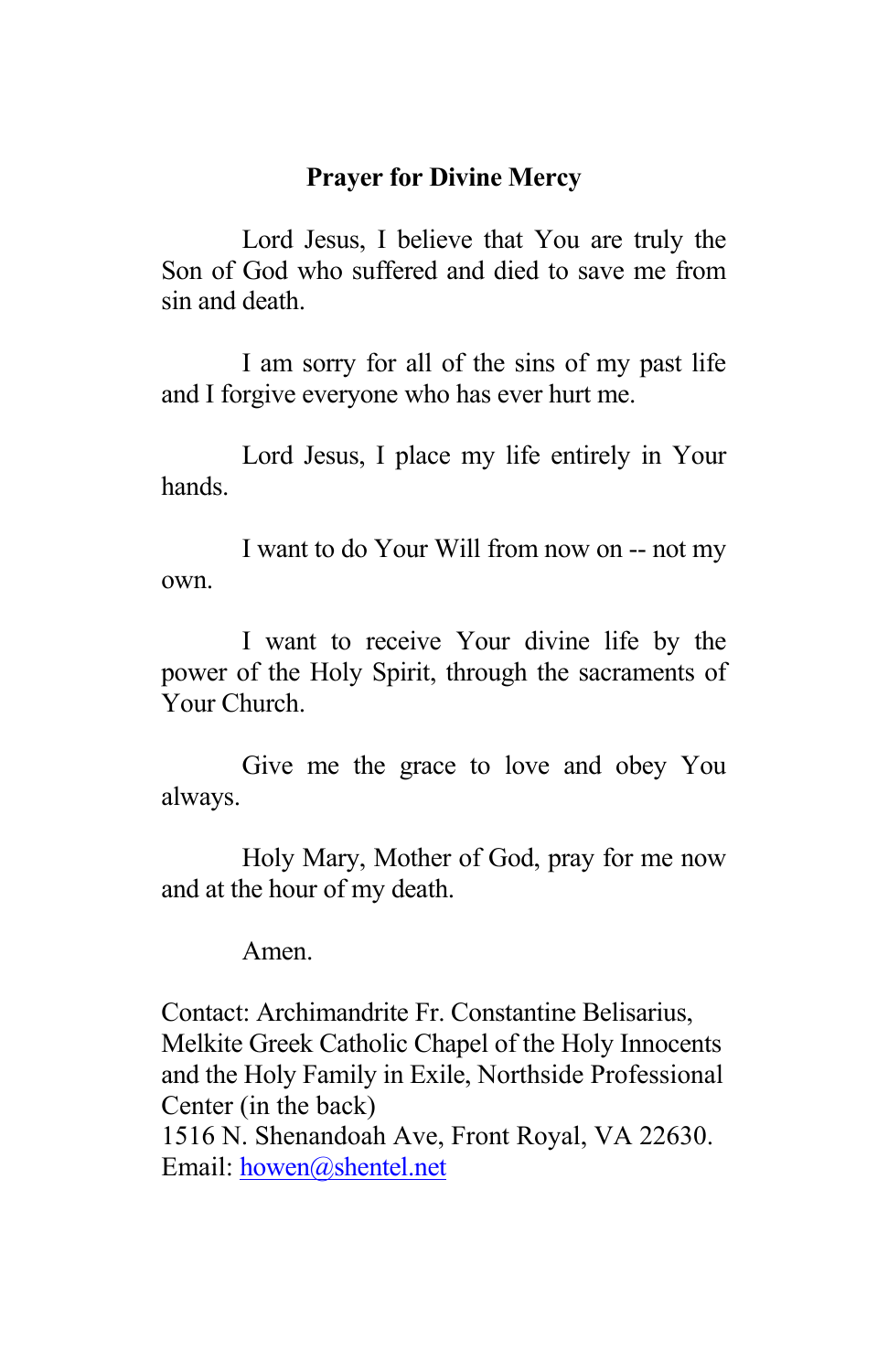i Some popular thinkers, like the late Carl Sagan, believe that the material universe has no beginning—that it has always existed and always will exist. In his book *How to Think About God*, the great American philosopher Mortimer Adler explains why this cannot be. He reasons as follows: 1) Anything that **always** has been **must be** the way that it is. 2) The universe **could be** different than it is. (We could imagine other kinds of trees, flowers, animals, planets and other things.) 3) Therefore, the universe cannot always have existed. 4) Therefore, the universe must owe its existence to Something that has always existed—Something (or Someone) that **must be** the way that It is. 5) God, the Supreme Being, as He reveals Himself to us in the Bible, is a **perfectly unchanging Being**, **Who must be the way that He is**, and who created the universe out of nothing. 6) Therefore, it is more logical to believe in the existence of a Supreme Being who created the universe than to believe in a universe without a Creator.

<sup>ii</sup> For more than a century, many scientists have believed that matter has evolved over billions of years from simpler to more complex forms through many changes. The findings of modern science have discredited this theory by showing that 1) there are no "simple" organisms and 2) that there is no mechanism whereby an organism can develop new organs and bodily systems on its own through any natural process. With respect to the first point, the study of molecular biology has uncovered the staggering complexity of the tiniest building blocks